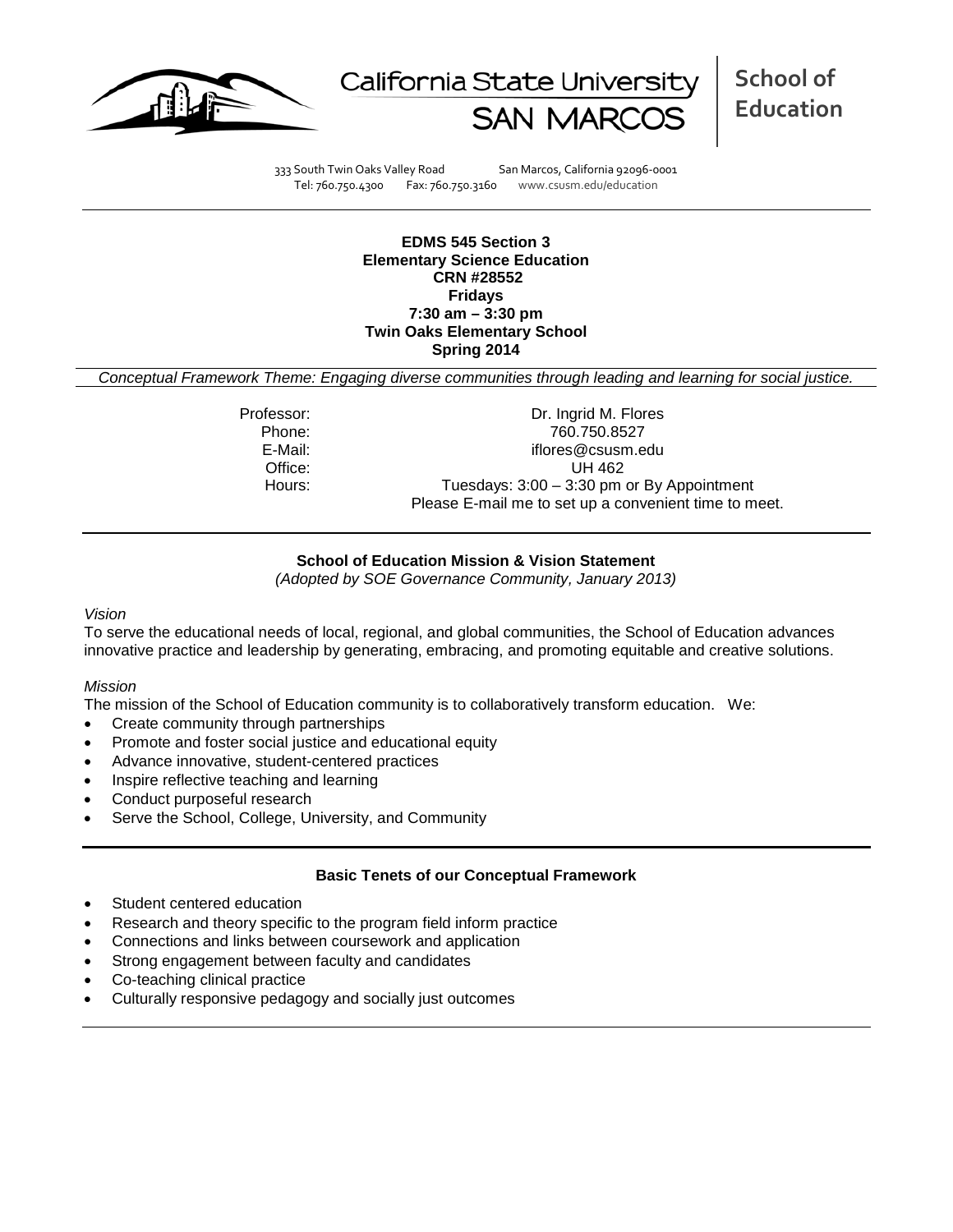# **Table of Contents**

# **COURSE DESCRIPTION**

<span id="page-1-0"></span>Focuses on developing an understanding of theory, methodology, and assessment of second language acquisition in integrated and inclusive elementary classrooms. *Requires participation in the public schools.*

Flores: This course focuses on developing an understanding of theory, methodology, and assessment of science in integrated and inclusive elementary classrooms. This course is aligned with California's SB 2042 Standards and is designed to provide a comprehensive overview of the objectives, skills, concepts, experiments, materials, and methods necessary to teach science to elementary school children. A series of individual and team activities will provide you with first-hand experiences in these areas. This course focuses on instructional methods, techniques, materials, lesson planning, curriculum development, organization and assessment in science. The integration of curricular areas is addressed. Methods of cross-cultural language and academic development will be integrated into the course.

### <span id="page-1-1"></span>**Course Prerequisites**

<span id="page-1-2"></span>Admission to the Multiple Subject Credential Program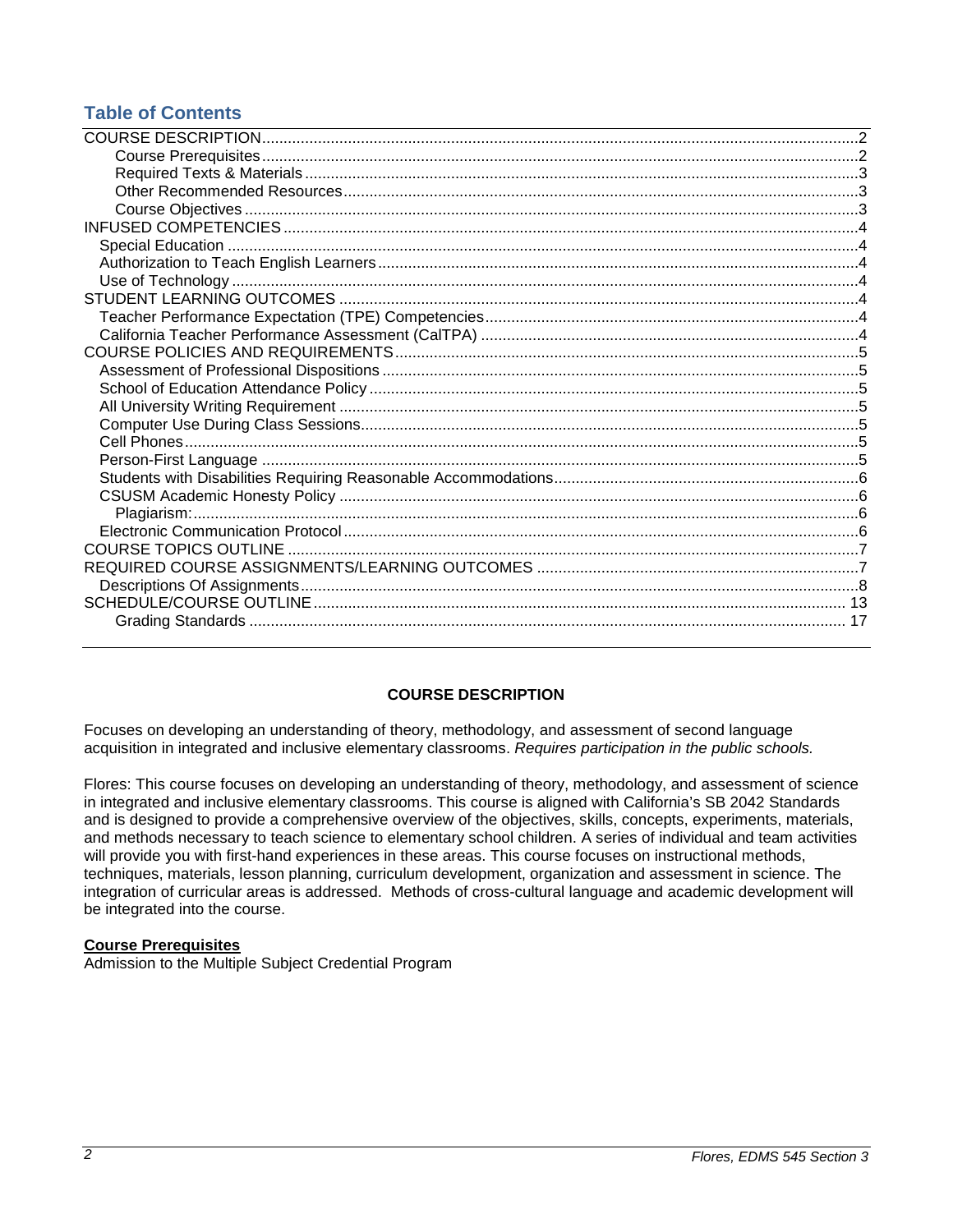# **Required Texts & Materials**

- Friedl, A.E. & Koontz, T.Y. (2005). *Teaching Science to Children: An Inquiry Approach, 6th Ed.* NY: McGraw-Hill. ISBN: 0-07-256395-8
- *Science Framework for California Public Schools K-12*. (2003). Sacramento: California Dept. of Education. Available from<http://www.cde.ca.gov/ci/sc/cf/documents/scienceframework.pdf>
- Science Content Standards for CA Public Schools: Available from: <http://www.cde.ca.gov/be/st/ss/documents/sciencestnd.pdf>
- *A Framework for K-12 Science Education: Practices, Cross-Cutting Concepts, and Core Ideas*. Available from: <http://www.nextgenscience.org/framework-k%E2%80%9312-science-education>
- *Next Generation Science Standards* (Achieve, 2013). Available from:<http://www.nextgenscience.org/>
- *Next Generation Science Standards for California Public Schools, K-12* <http://www.cde.ca.gov/pd/ca/sc/ngssstandards.asp>
- *Health Education Content Standards for California Public Schools K-12.* (2008).Sacramento: California Dept. of Education. Available from: <http://www.cde.ca.gov/be/st/ss/documents/healthstandmar08.pdf>

# Other handouts and resources will be distributed in class and through the Moodle course site

### <span id="page-2-0"></span>**Other Recommended Resources**

Great Explorations in Math & Science (G.E.M.S.) Lawrence Hall of Science.<http://www.lhs.berkeley.edu/GEMS/>

Activities Integrating Math and Science. Aims Education Foundation. <http://www.aimsedu.org/>

#### <span id="page-2-1"></span>**Course Objectives**

By the end of this course, students should be able to:

- 1. Demonstrate proficiency with inquiry skills of observing, measuring, inferring, classifying, predicting, verifying predictions, hypothesizing, isolating variables, interpreting data, and experimenting.
- 2. Identify exemplary materials (technology and technology resources, curriculum, science programs, textbooks, equipment, ancillary materials) appropriate for K-8 school children.
- 3. Demonstrate knowledge and understanding of the California Science Framework, the California Science Content Standards, and the *Next Generation Science Standards*.
- 4. Demonstrate an understanding of the physical, Earth and life science concepts included in the K-8 California Science Content Standards and how to design lessons to teach the concepts.
- 5. Demonstrate an understanding of the Health Education Standards for California Public Schools and their connection/application to science content standards.
- 6. Plan, teach, and videotape a lesson focusing on a discrepant event in science.
- 7. Apply the Learning Cycle model of instruction as it relates to teaching science in a contemporary manner.
- 8. Identify simulation tools and demonstrate the use of technology to enhance elementary science teaching and learning.
- 9. Demonstrate confidence in leading and performing investigations designed to teach science concepts, science process skills, and scientific attitudes.
- 10. Use authentic methods of assessment to evaluate learning of science concepts and processes.
- 11. Practice strategies to include all students in science (linguistically and culturally diverse, students with disabilities and other students with special needs).
- <span id="page-2-2"></span>12. Use reflection as a tool to increase conceptual understanding of science concepts and the ability to improve teaching.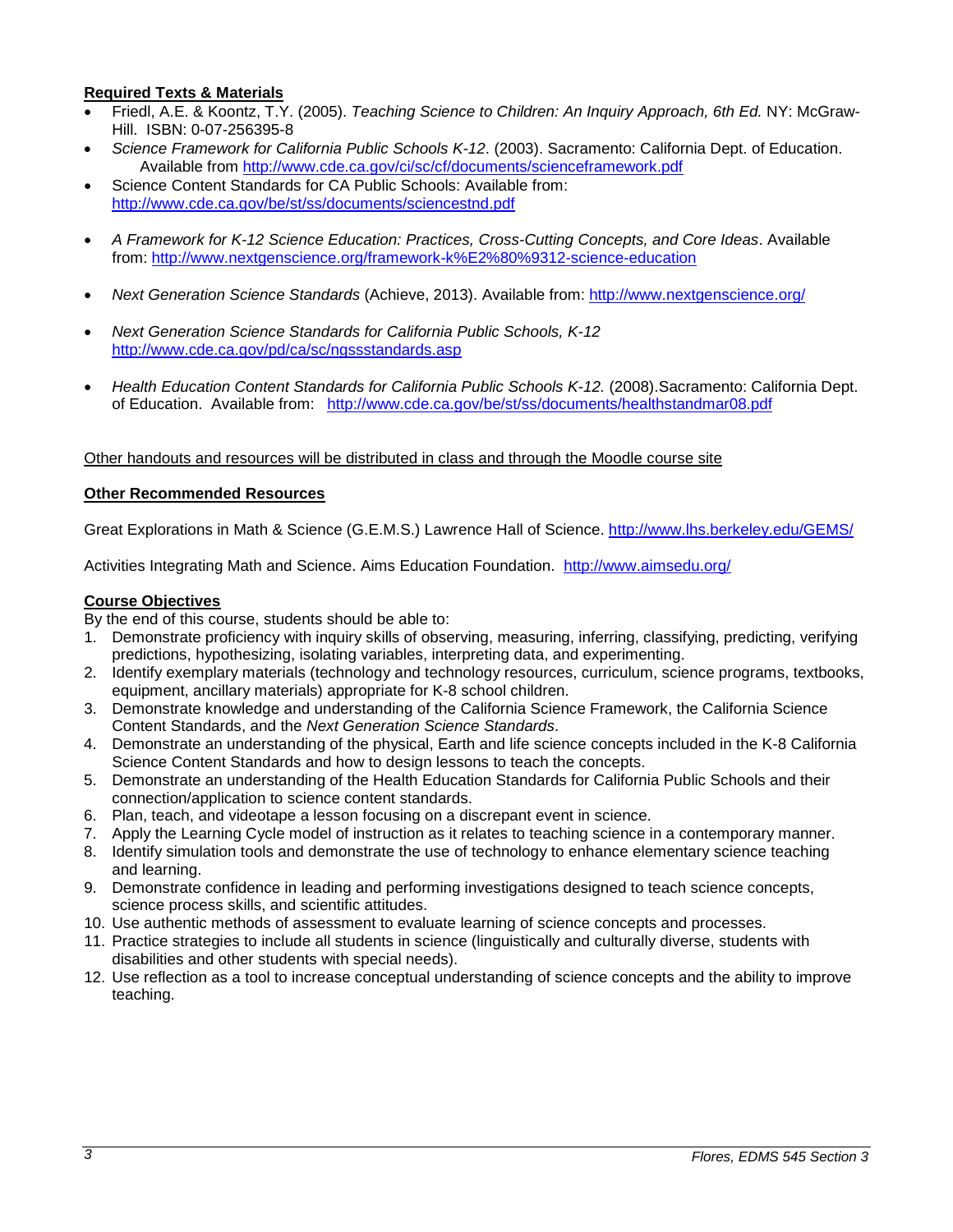# **INFUSED COMPETENCIES**

# **Special Education**

<span id="page-3-0"></span>Consistent with the intent to offer a seamless teaching credential in the College of Education, this course will demonstrate the collaborative infusion of special education competencies that reflect inclusive educational practices.

# **Authorization to Teach English Learners**

<span id="page-3-1"></span>This credential program has been specifically designed to prepare teachers for the diversity of languages often encountered in California public school classrooms. The authorization to teach English learners is met through the infusion of content and experiences within the credential program, as well as additional coursework. Candidates successfully completing this program receive a credential with authorization to teach English learners. *(Approved by CCTC in SB 2042 Program Standards, August 02)*

# **Use of Technology**

<span id="page-3-2"></span>This course infuses technology competencies to prepare candidates to emphasize their use in both teaching practice and student learning. Students are expected to demonstrate competency in the use of various forms of technology (i.e. word processing, electronic mail, Moodle, use of the Internet, and/or multimedia presentations). Specific requirements for course assignments with regard to technology are at the discretion of the instructor. Most assignments will be submitted in hard copy to the instructor, and some specific assignments will also be submitted/posted electronically on Moodle. Keep a digital copy of all assignments for use in your teaching portfolio. You must use your campus e-mail account for this class. The best way to contact me is by e-mail.

# **STUDENT LEARNING OUTCOMES**

# **Teacher Performance Expectation (TPE) Competencies**

<span id="page-3-4"></span><span id="page-3-3"></span>The course objectives, assignments, and assessments have been aligned with the CTC standards for the Multiple Subject Credential. This course is designed to help teachers seeking a California teaching credential to develop the skills, knowledge, and attitudes necessary to assist schools and districts in implementing effective programs for all students. The successful candidate will be able to merge theory and practice in order to realize a comprehensive and extensive educational program for all students. You will required to formally address the following TPEs in this course:

# **TPE Primary Emphases in EDMS 545**:

- TPE 1a-Subject Specific Pedagogical Skills for MS Teaching Assignments (Science)
- TPE 5-Student Engagement

# **TPE Secondary Emphases in EDMS 545**:

- 
- TPE 4-Making Content Accessible TPE 7-Teaching English Learners
- 
- TPE 9-Instructional Planning TPE 14-Educational Technology in Teaching and Learning

### **California Teacher Performance Assessment (CalTPA)**

<span id="page-3-5"></span>Beginning July 1, 2008 all California credential candidates must successfully complete a state-approved system of teacher performance assessment (TPA), to be embedded in the credential program of preparation. At CSUSM this assessment system is called the CalTPA or the TPA for short.

To assist your successful completion of the TPA, a series of informational seminars are offered over the course of the program. TPA related questions and logistical concerns are to be addressed during the seminars. Your attendance to TPA seminars will greatly contribute to your success on the assessment.

Additionally, SoE classes use common pedagogical language, lesson plans (lesson designs), and unit plans (unit designs) in order to support and ensure your success on the TPA and more importantly in your credential program.

<span id="page-3-6"></span>The CalTPA Candidate Handbook, TPA seminar schedule, and other TPA support materials can be found on the SoE website: <http://www.csusm.edu/education/CalTPA/ProgramMaterialsTPA.html>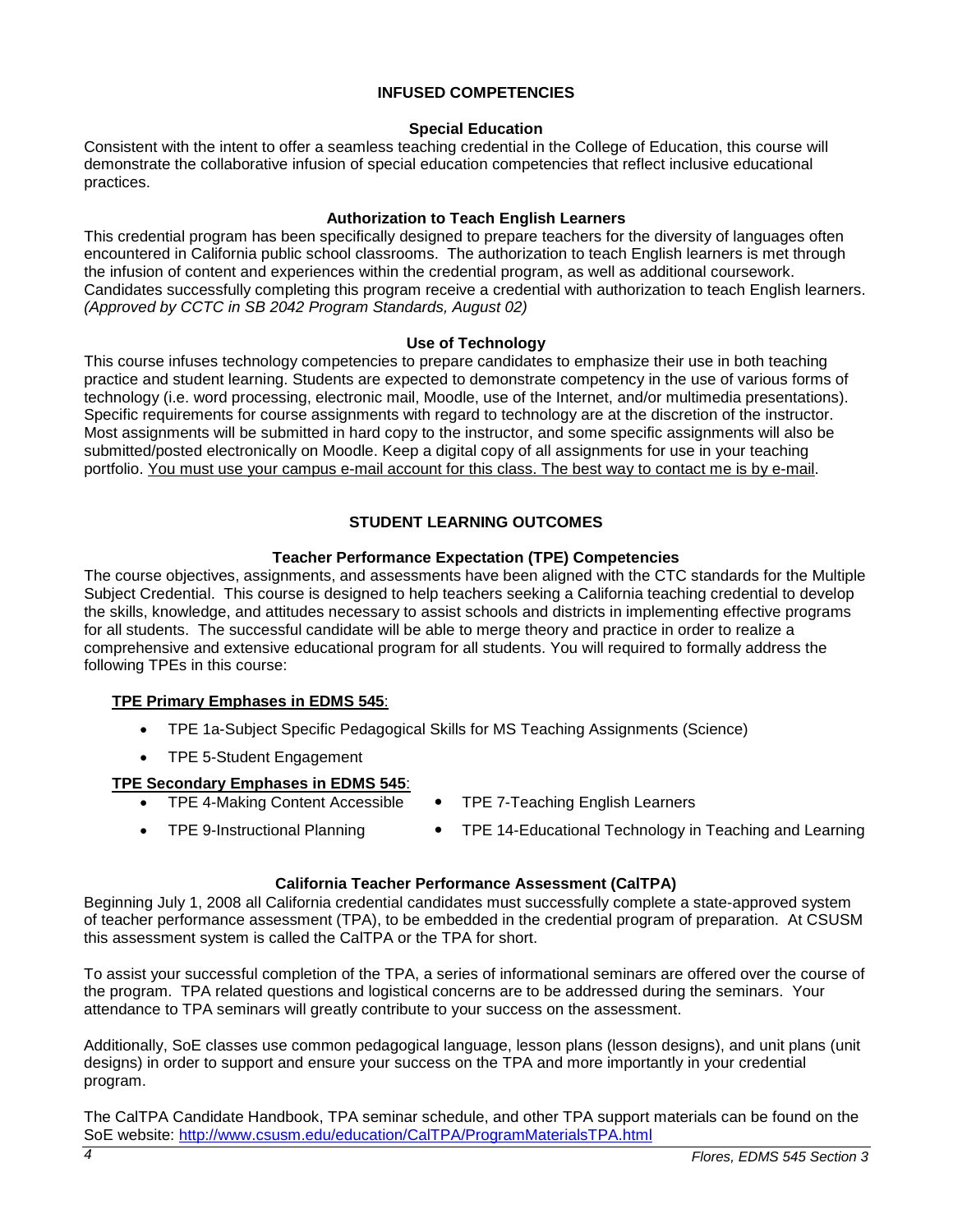# **COURSE POLICIES AND REQUIREMENTS**

# **Assessment of Professional Dispositions**

<span id="page-4-0"></span>Assessing a candidate's dispositions within a professional preparation program is recognition that teaching and working with learners of all ages requires not only specific content knowledge and pedagogical skills, but positive attitudes about multiple dimensions of the profession. The School of Education has identified six dispositions – social justice and equity, collaboration, critical thinking, professional ethics, reflective teaching and learning, and life-long learning—and developed an assessment rubric. For each dispositional element, there are three levels of performance - *unacceptable*, *initial target*, and *advanced target*. The description and rubric for the three levels of performance offer measurable behaviors and examples.

The assessment is designed to provide candidates with ongoing feedback for their growth in professional dispositions and includes a self-assessment by the candidate. The dispositions and rubric are presented, explained and assessed in one or more designated courses in each program as well as in clinical practice. Based upon assessment feedback candidates will compose a reflection that becomes part of the candidate's Teaching Performance Expectation portfolio. Candidates are expected to meet the level of *initial target* during the program.

# **School of Education Attendance Policy**

<span id="page-4-1"></span>Due to the dynamic and interactive nature of courses in the School of Education, all candidates are expected to attend all classes and participate actively. At a minimum, candidates must attend more than 80% of class time, or s/he may not receive a passing grade for the course at the discretion of the instructor. Individual instructors may adopt more stringent attendance requirements. Should the candidate have extenuating circumstances, s/he should contact the instructor as soon as possible. *(Adopted by the COE Governance Community, December, 1997).*

For this class, **if you are absent 1 class session, your highest possible grade is a "B". If you are absent 2 class sessions, your highest possible grade is a "C+". Late arrivals and early departures** will lower your course grade. For every two times that you are late and/or leave early, your course grade will be lowered by one letter grade. If you have an emergency, or very extenuating circumstances, please see the instructor to make arrangements accordingly. Absences do not change assignment due dates. If you find that you cannot attend class due to an emergency or very extenuating circumstances, please email any due assignments by the start of the class session it is due. NOTE: With few exceptions, late assignments will not be accepted.

# **All University Writing Requirement**

<span id="page-4-2"></span>In keeping with the All-University Writing Requirement, all courses must have a writing component of at least 2,500 words (approximately 10 pages), which will be administered in a variety of ways in this course including lesson plans, assessment assignments, course text reading responses and concept maps, reflections on authentic teaching experiences with elementary children, and forum discussions.

### **Computer Use During Class Sessions**

<span id="page-4-3"></span>You are welcome to use a laptop computer in class (in fact, it is highly encouraged to bring your laptop to class for various activities and for researching) when working on class assignments, for example. However, you will need to save checking email or other personal computer use for time outside of class. Most students find it disruptive when they are focusing on class activities or listening to presentations and can hear keyboarding in the classroom. Please be considerate of your instructor and peers in this regard. It is greatly appreciated by all!

### **Cell Phones**

<span id="page-4-4"></span>Please turn off your cell phone before the start of each class. In addition, there will be no texting during class. It is unprofessional for teachers to use their cell phone during meetings with peers or during professional development activities (our class is considered professional development!). Your consideration will be appreciated by peers.

# **Person-First Language**

<span id="page-4-6"></span><span id="page-4-5"></span>Use "person-first" language in all written and oral assignments and discussions (e.g., "student with autism" rather than "autistic student"). Disabilities are not persons and they do not define persons, so do not replace personnouns with disability-nouns. Further, emphasize the person, not the disability, by putting the person-noun first.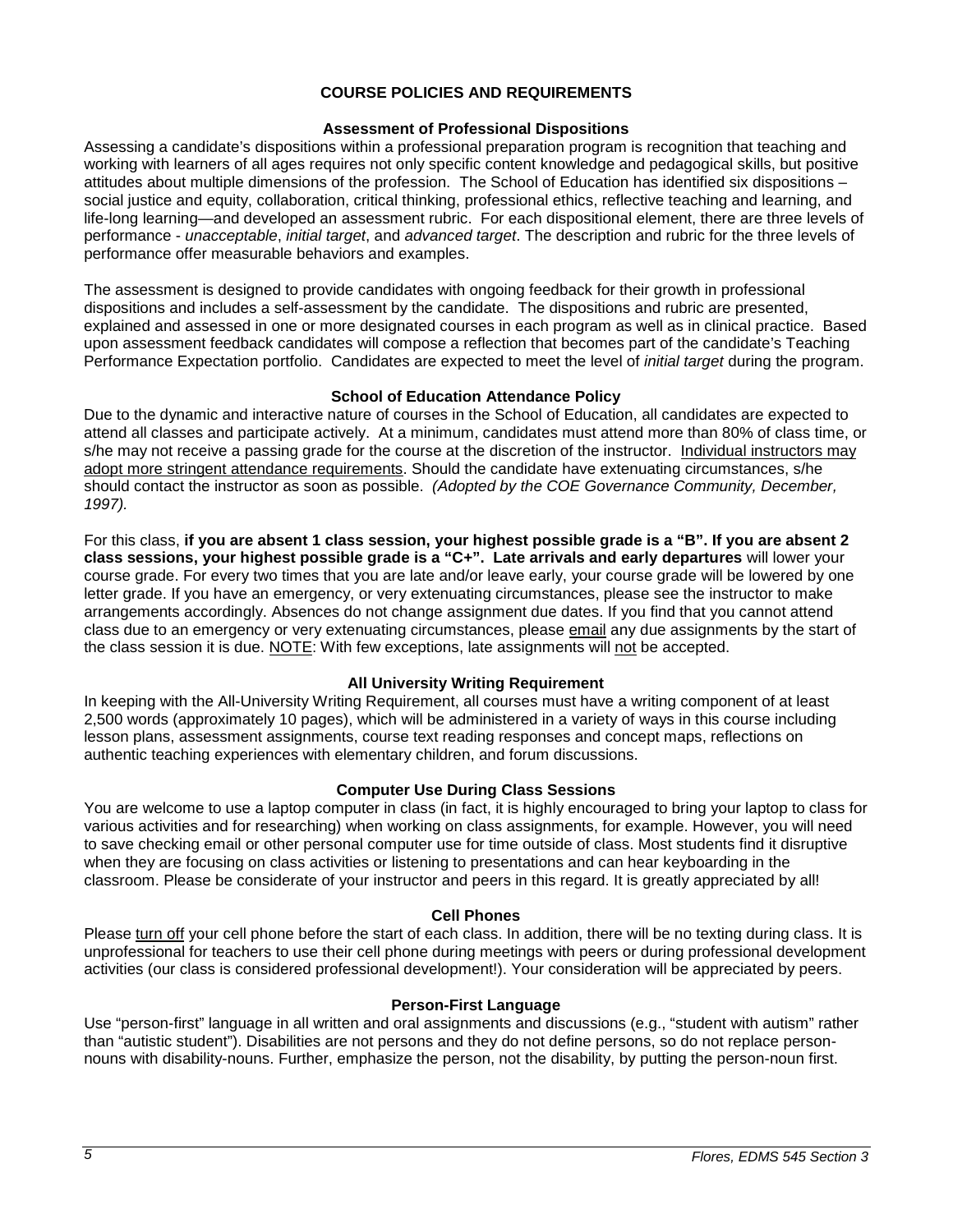### **Students with Disabilities Requiring Reasonable Accommodations**

Candidates with disabilities who require reasonable accommodations must be approved for services by providing appropriate and recent documentation to the Office of Disable Student Services (DSS). This office is located in Craven Hall 4300, and can be contacted by phone at (760) 750-4905, or TTY (760) 750-4909. Candidates authorized by DSS to receive reasonable accommodations should meet with their instructor during office hours or, in order to ensure confidentiality, in a more private setting.

# **CSUSM Academic Honesty Policy**

<span id="page-5-0"></span>"Students will be expected to adhere to standards of academic honesty and integrity, as outlined in the Student Academic Honesty Policy. All written work and oral presentation assignments must be original work. All ideas/materials that are borrowed from other sources must have appropriate references to the original sources. Any quoted material should give credit to the source and be punctuated with quotation marks.

Students are responsible for honest completion of their work including examinations. There will be no tolerance for infractions. If you believe there has been an infraction by someone in the class, please bring it to the instructor's attention. The instructor reserves the right to discipline any student for academic dishonesty in accordance with the general rules and regulations of the university. Disciplinary action may include the lowering of grades and/or the assignment of a failing grade for an exam, assignment, or the class as a whole."

Incidents of Academic Dishonesty will be reported to the Dean of Students. Sanctions at the University level may include suspension or expulsion from the University.

# <span id="page-5-1"></span>**Plagiarism:**

As an educator, it is expected that each candidate will do his/her own work, and contribute equally to group projects and processes. Plagiarism or cheating is unacceptable under any circumstances. If you are in doubt about whether your work is paraphrased or plagiarized see the Plagiarism Prevention for Students website [http://library.csusm.edu/plagiarism/index.html.](http://library.csusm.edu/plagiarism/index.html) If there are questions about academic honesty, please consult the University catalog.

# **Electronic Communication Protocol**

<span id="page-5-2"></span>Electronic correspondence is a part of your professional interactions. If you need to contact the instructor, e-mail is often the easiest way to do so. It is my intention to respond to all received e-mails in a timely manner. Please be reminded that e-mail and on-line discussions are a very specific form of communication, with their own nuances and etiquette. For instance, electronic messages sent in all upper case (or lower case) letters, major typos, or slang, often communicate more than the sender originally intended. With that said, please be mindful of all e-mail and on-line discussion messages you send to your colleagues, to faculty members in the School of Education, or to persons within the greater educational community. All electronic messages should be crafted with professionalism and care.

Things to consider:

- Would I say in person what this electronic message specifically says?
- How could this message be misconstrued?
- Does this message represent my highest self?
- Am I sending this electronic message to avoid a face-to-face conversation?

<span id="page-5-3"></span>In addition, if there is ever a concern with an electronic message sent to you, please talk with the author in person in order to correct any confusion.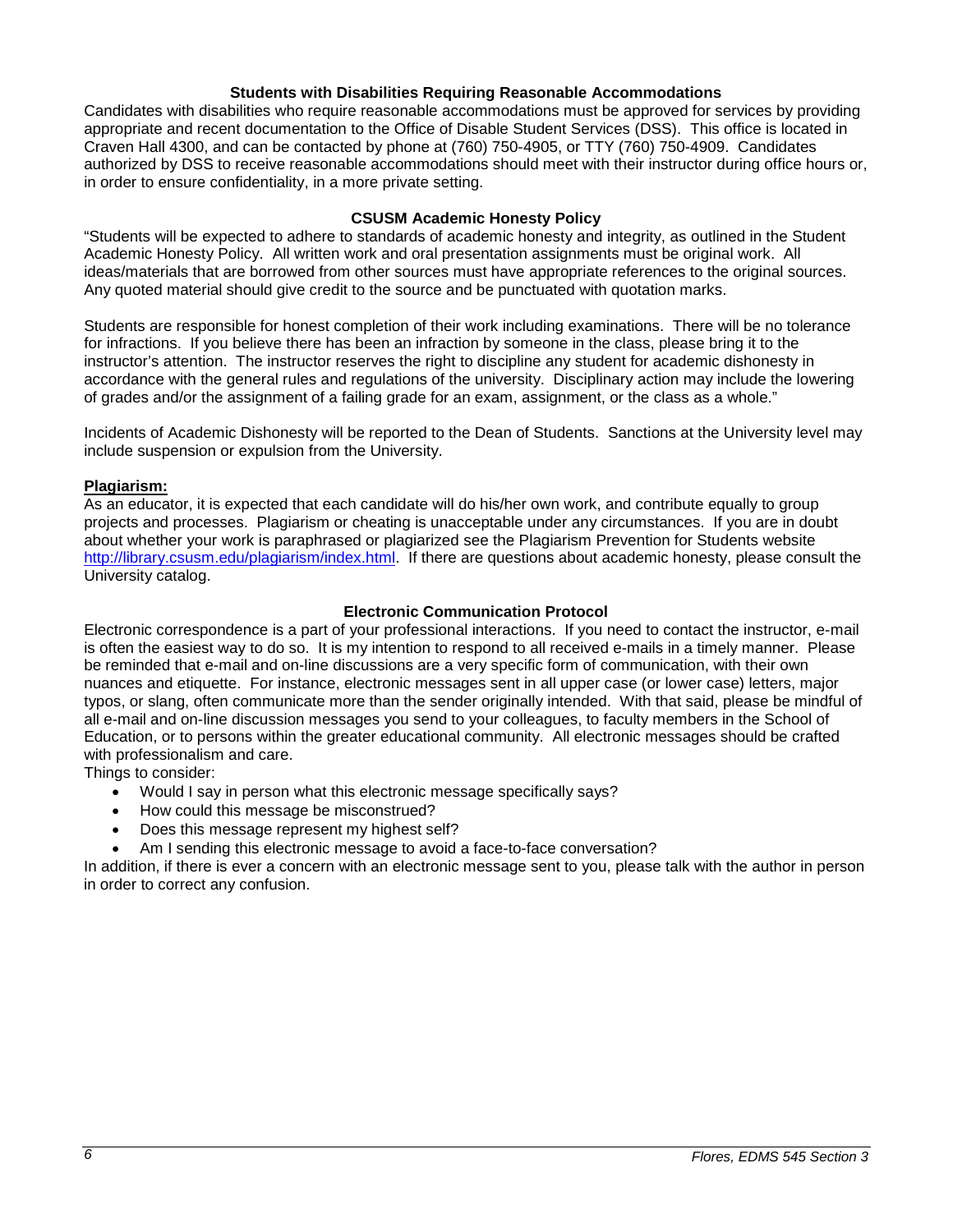# **COURSE TOPICS OUTLINE**

- The Nature of Science
- Discrepant Events in Science Teaching
- The Learning Cycle Model of Teaching
- Learning Cycle Science Lesson Demonstrations
- Writing Objectives for Student Learning
- Developing Essential Questions for Teaching Science
- Writing Science Concept Definitions
- CA Science Content Standards Grades K-8
- California Science Framework
- The *Next Generation Science Standards*
- SDAIE Strategies in Science: Teaching Science to English Learners
- Inclusion and Teaching Science to Students with Special Needs
- Differentiating Instruction and Assessment in Science
- Authentic Assessments in Science
- Infusing Writing Activities in Science Lessons
- Science Curriculum Kits and State Approved Texts
- Science Process Skills and Scientific Attitudes
- Current Issues in Science Education
- Infusing Technology Tools into Science Planning and Teaching
- Science Projects, Student Research, Science Fairs
- Safety in the Science Class
- Concept Mapping
- Benchmarks and the National Science Education Standards

# **REQUIRED COURSE ASSIGNMENTS/LEARNING OUTCOMES**

<span id="page-6-0"></span>The following assignments contribute to the final, overall course grade. A weighted percentage (percentage scale) is given for each assignment. Each written assignment is expected to have a clear organizational presentation and be free of grammar, punctuation and spelling errors. There will be a reduction in points for the above mentioned errors. Late assignments are not accepted. Prepare carefully for class, and be ready to discuss readings and assignments thoughtfully. Note Grading Standards and the Description of Exemplary Students on pages 17 of this syllabus.

|    | 1. Active Participation and Collaboration (all or nothing credit given)               | 5%     |
|----|---------------------------------------------------------------------------------------|--------|
| 2. | Book Club: Reading Responses and Concept Maps (Individual)                            | 15%    |
|    | 3. California Science and Health Standards Tasks and Presentation – (Indiv & Grp) 10% |        |
| 4. | Discrepant Event Lesson Plan, Presentation, Videotape – (In pairs)                    | 20%    |
|    | 5. Discrepant Event Reflection Journal – (Individual)                                 | $10\%$ |
| 6. | Invention Convention Assignment (In pairs)                                            | 15%    |
| 7. | Differentiated Instruction and Assessments in Science Assignment - (Individual)       | 15%    |
| 8. | Discrepant Events Teaching Sessions - (Individual)                                    | 10%    |

<span id="page-6-1"></span>**NOTE***:* Each student is responsible for ensuring that assignments are submitted correctly and on time. Most assignments will be submitted in hard copy at the start of class (per course schedule), and some specific assignments will also be submitted electronically to Moodle as class resources. Keep a digital copy of all assignments for your credential program electronic portfolio.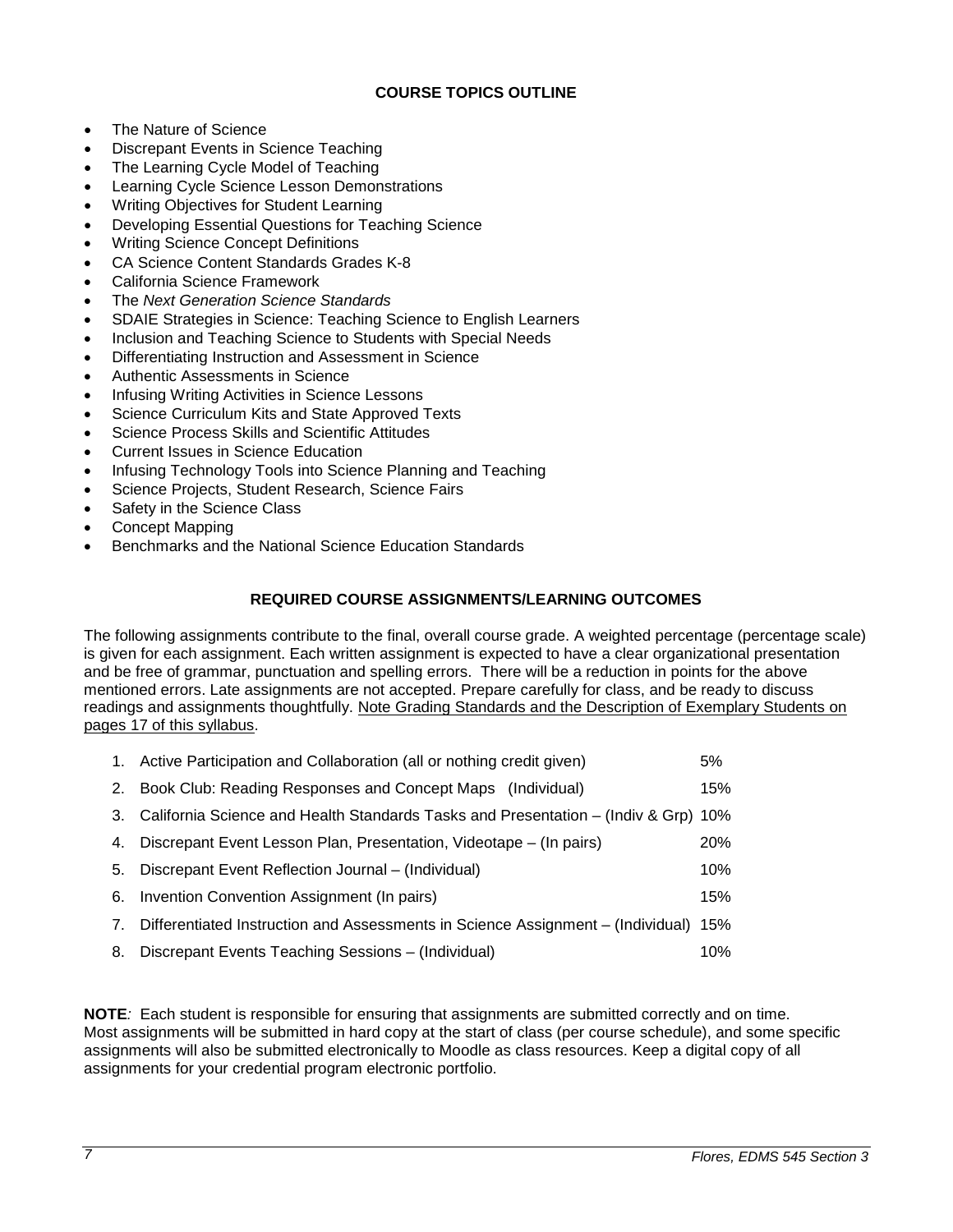# **Descriptions Of Assignments**

# **1. Active Participation and Collaboration - 5% (**all or nothing credit)

Teacher education is a professional preparation program and students will be expected to adhere to standards of dependability, professionalism, and academic honesty (refer to rubric attached to this syllabus). Grading will include a component of "professional demeanor." Students will conduct themselves in ways that are generally expected of those who are entering the education profession, including the following:

- On-time arrival to all class sessions and attendance for the entire class period
- Advance preparation of readings and timely submission of assignments
- A **POSITIVE** attitude at **ALL** times
- Active participation in all class discussions and activities
- Respectful interactions and courteous language with the instructor and other students in all settings
- Carefully considered, culturally aware approaches to solution-finding

**Class Discussions and Participation:** Students will engage in active learning each class session, and will be expected to actively participate. You may lose points for lack of participation based on the following criteria:

- Do you participate in class discussions productively, sharing your knowledge and understandings?
- Do you interact productively with your peers, taking on a variety of roles (leader, follower, etc.)?
- Do you contribute appropriately to group work—do you "do your share"?
- Are you able to accept others' opinions?
- Are you supportive of others' ideas?
- Do you support your peers during their presentations?
- Can you monitor and adjust your participation to allow for others' ideas as well as your own to be heard?

# **2. Book Club: Reading Responses and Concept Maps - 15%** (Individual)

You will be pre-assigned to a Book Club group in the first class session. Each week your pre-assigned group will decide which group member will read which of 3 text chapters: Each group member will:

i. Choose one chapter each week from the assigned readings and provide evidence of having read and understood the major content of the chosen chapter. You may choose to demonstrate your knowledge of **ALL** of the Big Ideas contained in the readings by preparing a graphic organizer, a concept map, a bulleted list, drawings or another method of your choice. The complete list of choices is located in a Moodle course folder. Please ensure that **ALL** of the main ideas are included in your reading response, regardless of your choice of format. **Of the six total Reading Responses, THREE concept maps are required (your choice of which 3 chapters).**

**Note:** Do not include chapter science activities in your reading responses and concept maps. These application activities bring the concepts to life and are intended to promote your understanding of science concepts.

ii. Engage in classroom activities that are designed for you to demonstrate your understanding of the text and other readings. You and your group members will each teach each other your chapter concepts during the Book Club sessions at the beginning of each class session. Please ensure that you are well prepared to teach your peers—they'll be depending on you! Please provide each of your group members with a hard copy of your chapter reading format.

# **3. California Science Framework and Science Content Standards Activity - 10%**

Purpose of the assignment: To read a portion of the California Science Framework and the Standards for an assigned grade level. You will write your individual response to the readings. Then you will work with your partner to prepare and do a presentation to the class. It is essential for you to do the reading and the writeups BEFORE you meet with your partner.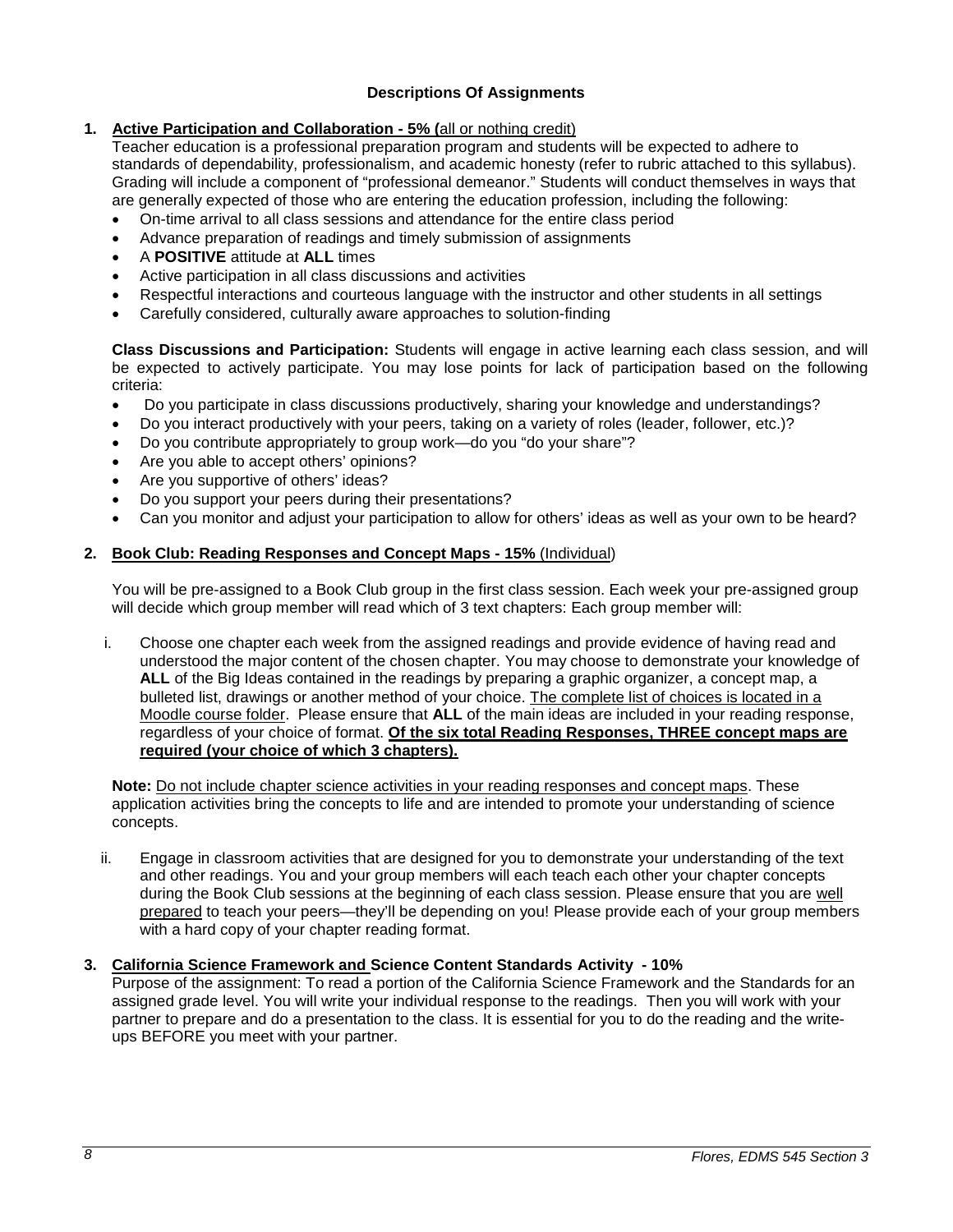# **Task I: Framework Summary Response: (Individual) – 5 pts.**

- Read the first part of the California Science Framework, up to page 22. This includes Board Policy, the Introduction and Chapters One and Two.
- Think about the reading holistically.
- Type about a page, in your own words, that answers these questions: What were the most important ideas addressed in the reading? How does science teaching differ from instruction in other subjects? What are the most important elements of a strong science instructional program?

Come to the next class session (#2) prepared to discuss the questions and turn in your answers. At least one full page of text is required. **Provide a hard copy of Task I in your folder on session 2.**

# **Task II A: Grade level Science Content Standards Response: (Individual) – 10 pts.**

Using the standards for your chosen grade, pick a line item from physical science, life science, and Earth science. For each one, come up with a brief description of an activity that children in that grade can do that **also** addresses one of the Investigation and Experimentation standards for the grade.

You should end up with three sections for science, each of which includes a content line (physical, life, or earth science), an Investigation and Experimentation line, and a 2-3 sentence description of an activity that combines the two. See example on pages 8-9.

# **Task II B: Grade level Health Education Content Standards Response (Individual) – 5 pts.**

The Health Education Content Standards for California Public Schools are categorized into 8 Health Content Standards: Essential Health Concepts; Analyzing Health Influences; Assessing Valid Health Info; Interpersonal Communication; Decision Making; Goal Setting; Practicing Health Enhancing Behaviors; and Health Promotion. These 8 content standards are included in 6 Health Content Areas: Nutrition and Physical Activity; Growth, Development & Sexual Health; Injury Prevention and Safety; Alcohol, Tobacco, and Other Drugs; Mental, Emotional, and Social Health; and Personal and Community Health.

For the same grade level assigned to you for Task II A, you will select one Health Content Standard under one of the Health Content Areas and write an activity that students in that grade level can do.

You should end up with one section for Health Education, which includes one Health Content area, one Health Content Standard, and a 3-4 sentence description of an activity that reflects both.

### **Hard Copy due date: Class session 2. Upload your Task II A AND Task II B (as ONE document) to Moodle session 2.**

The complete write up for Tasks II A and II B should be no more than two pages. See page 9.

# **Task III: Team lesson sketch (10 pts.), preparation, and presentation (10 pts.) – (in class with your team)** – **20 pts. total**

 Get together with your team. Look at the activities that were collectively written up for Task II A. Choose one activity. Then…

- As a team, word process a lesson sketch/description for the activity (with a lesson title, science content and Investigation and Experimentation standards, learning objectives, an assessment plan, and a brief but detailed description of the activity). Make sure you quote the standards on which your lesson plan is based. Add the group lesson sketch to the group PPT below.
- As a team, come up with a brief overview of the Science Standards for your grade. Don't try to give us every single line of the standard. Summarize it in such a way (use bullet points) that we see generally what students are supposed to learn in Physical, Earth, and Life Science and in Investigation and Experimentation in that grade—the Big ideas. On a PPT, list the bulleted competencies indicated in the Science Standards for your grade. Upload your group PPT to Moodle session 2.
- In 10-12 minutes, present your lesson plan sketch and science standards overview to the class. Be prepared to explain why your lesson activity represents really good science for kids.
- Each team member should also add to the group PPT his/her Health Content Standard/Health Content Area idea (i.e., Task II B)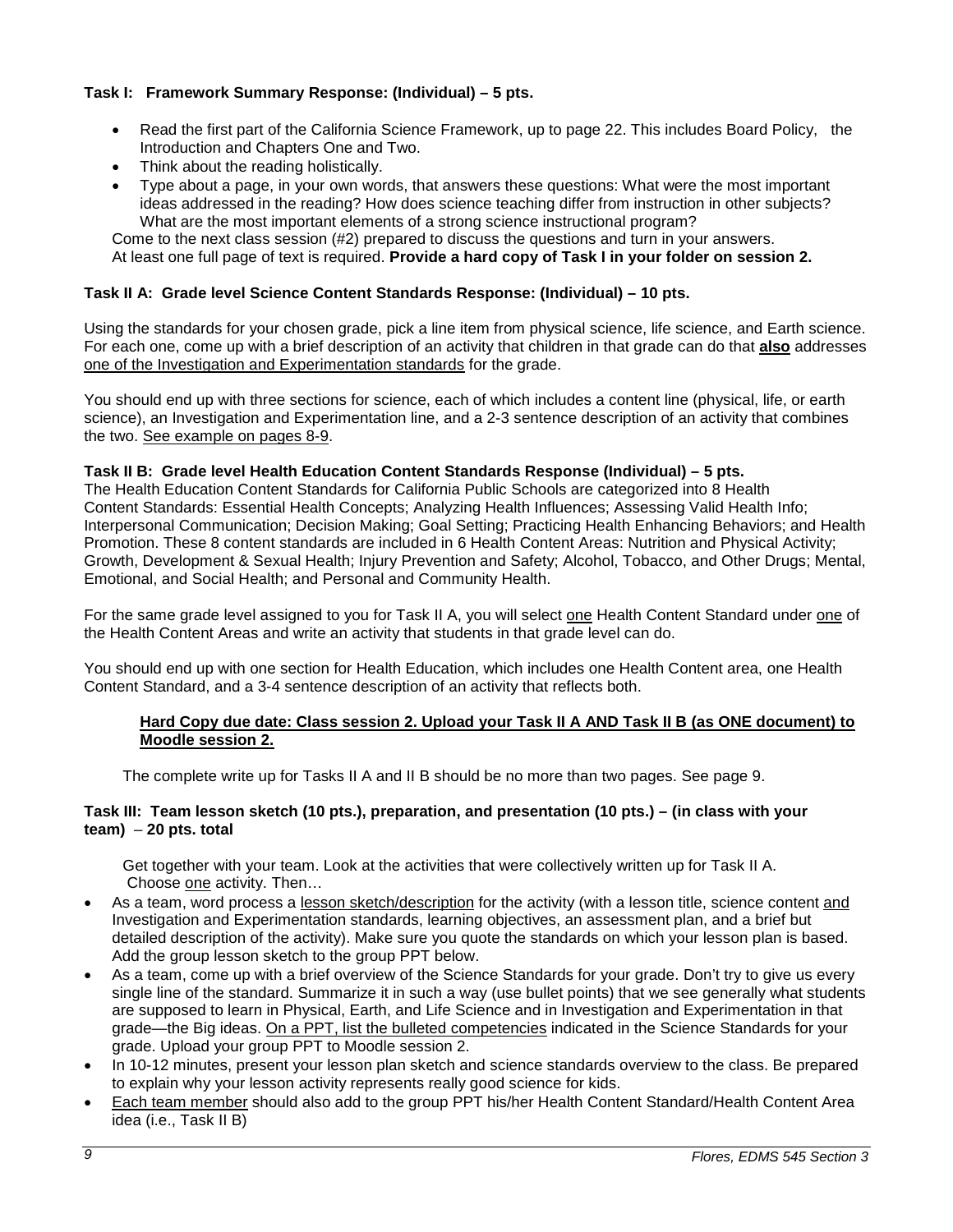Your grade for this assignment will be based on the content and quality of your presentation, and on the level of collaboration with your team.

Hard Copy of Lesson Sketch due date: Class session 2: Upload the group lesson sketch done for Task III and the group PPT to Moodle session 2.

**Note: One group member, place the group lesson sketch in your course folder with all team members' names on the lesson sketch.**

### **Sample Response to Assignment Tasks II A and II B**.

### **Grade Four**

Physical Science

1b. Students know how to build a simple compass and use it to detect magnetic effects, including the Earth's magnetic field

Investigation and Experimentation

6f. Follow a set of written instructions for a scientific investigation.

Activity

Following directions from the Internet, the students will work in partner pairs to build compasses, using paper cups, thread, a needle and a magnet. They will observe and record the action of the compass indoors and outdoors, and in proximity to various objects.

Life Science

2c. Students know decomposers; including many fungi, insects, and microorganisms, recycle matter from dead plants and animals.

Investigation and Experimentation

6c. Formulate and justify predictions based on cause-and-effect relationships.

Activity

The students will predict the growth of mold on bread that has no preservatives. They will observe and record the progress of the mold in various circumstances (if the bread is left in the open air, if the bread is in a closed sandwich bag, etc.)

#### Earth Science

5c. Students know moving water erodes landforms, reshaping the land by taking it away from some places and depositing it as pebbles, sand, silt, and mud in other places (weathering, transport, and deposition).

### Investigation and Experimentation

6b. Measure and estimate the weight, length, or volume of objects.

Activity

In groups of four, students will create landforms (using common dirt) on cookie sheets. They will add measured amounts of water to their landforms, and will collect and measure the dirt that runs off.

Health Content Area: Nutrition and Physical Activity

Health Content Standard 1.8.N - Identify ways to increase and monitor physical activity*.*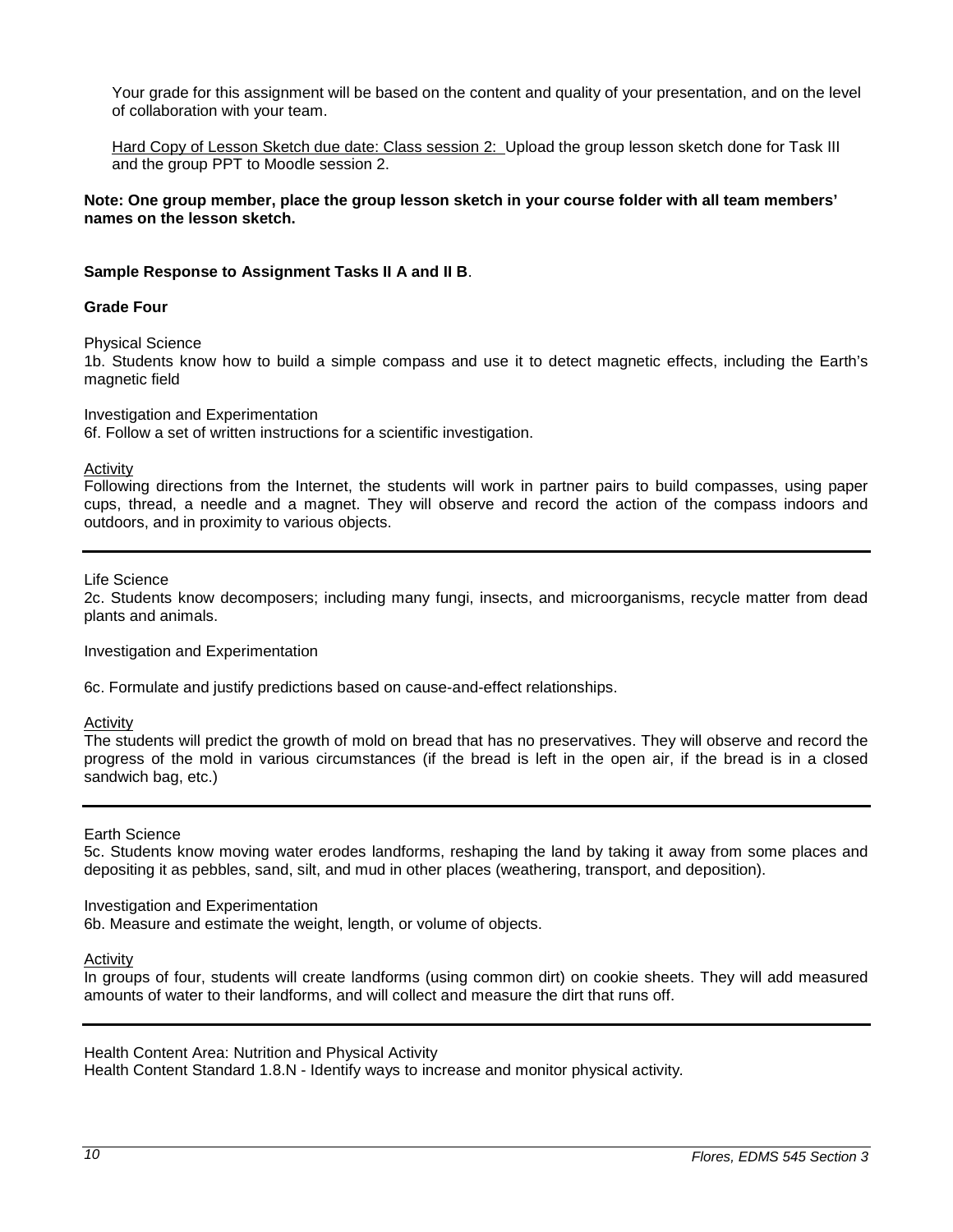Activity

In pairs, students will take turns in a jump rope activity. Starting with 5 jumps and increasing the jumps by 5, they will observe and record the maximum number of jumps that their partner can comfortably complete.

# **4. Discrepant Event Lesson Elements and Description – 20%**

An attention getting, thought-provoking approach to initiate inquiry in science is through the use of **Discrepant Events (DE)**. Discrepant Events are phenomena that seem to run contrary to what we normally expect. The outcomes or results are very different from what we might think would happen or should be happening. A discrepant event puzzles the observer and leaves him/her at a loss to explain what has taken place, causing him or her to wonder why the event occurs as it did. Situations that are contrary to what a person expects cause him or her to wonder what is taking place, resulting in cognitive disequilibrium. Like a hard-boiled egg that can squeeze inside a narrow neck bottle, or observing water flowing upwards, these occurrences tend to move students from a state of cognitive equilibrium to a state of cognitive dissonance or disequilibrium.

In this assignment, you and a partner will plan, implement, and videotape a discrepant event to first practice with and videotape a student or small group of students of your choice and then present the activity to your cohort peers. **The complete and detailed guidelines for this assignment are located in the course Moodle. The DE template is located below.**

*On the day of your DE presentation, please begin the lesson by turning in 1 hard copy of your completed Discrepant Event Graphic Organizer/ Matrix and data sheets (if applicable) to me. NOTE: Please provide in stapled form—unstapled lessons will not be accepted.* 

 **Note:** The Discrepant Event Lesson Template/Organizer and Presentation/Lesson Rubric are located on the Moodle course.

# **You must also include at the end of your DE template/organizer:**

- **a. Science Content Background:** 1 page (1.5 line spacing) summary of the **science content background** that **teachers** need to know to effectively teach the lesson (goes beyond lesson content knowledge a teacher needs to know).
- **b. References:** Title, author, publisher, year of all resources consulted for lesson plan concepts, ideas, and activities.

# **5. Discrepant Event Reflection Journal (Individual) -10%**

- After you have done your discrepant event with a student or students, look at your notes and think about how it went. You may realize that your event needs to be modified before you do it with our class.
- Write a description of what happened, with special attention to what the child/children said and did. Analyze the child's/children's response: what portions of the event, and to what extent, did the child/children understand what was happening? Why or why not?
- **Be very specific and clear about what the child did and how he/she/they responded to the DE activity**
- **Due the day of your DE presentation to your cohort peers—no exception!**

# **6**. **Invention Convention – 15%**

Invention is a creative outgrowth of process science. Fostering the development of important science skills is an ongoing challenge. Students should be given opportunities to solve problems, think, creatively, experiment, and work with data throughout the school year. The Invention Convention is an event that gives students an opportunity to demonstrate these skills independently as they invent a new product or process. The Invention Convention can be a classroom, school, or district-wide science event. This science event is designed to encourage students to apply basic science skills in a creative and productive manner. Participants are encouraged to identify a need or to solve a problem by following the same steps and procedures that an inventor would follow in patenting an invention. Once a need or a problem has been identified, students are directed to use problem-solving and creative-thinking skills to invent a product or process that would fill the need or overcome the problem. Communication and research skills are also greatly enhanced throughout the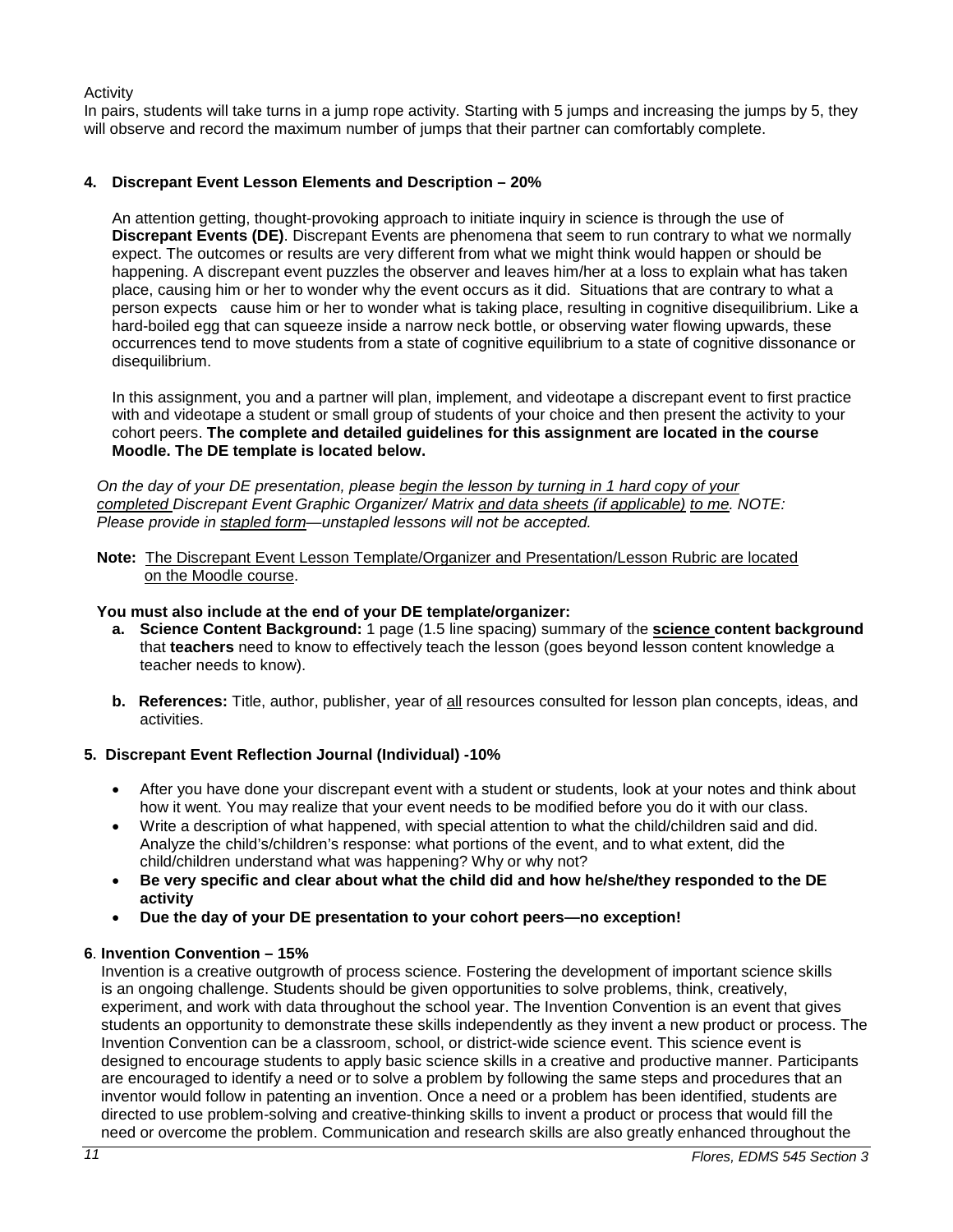invention procedure.

 In this assignment, you and a group of peers will collaboratively engage in the invention process to learn how to guide your own students' inventive skills. **Please access the complete assignment guidelines on the Moodle course site**.

# **7. Differentiated Instruction and Assessments in Science Assignment - 15%**

The call for alternative assessments of science achievement grows out of the current constructivist reform in science curriculum as well as the findings in cognitive research of how students learn. Important to remember

 in lesson planning is that instruction should be driven by assessment. That is, once learning objectives have been established by the teacher in regards to what students should be able to do or be able to demonstrate understanding of by the end of a lesson, how that understanding will be assessed determines what activities occur in the lesson. Therefore, assessment is an essential component of the learning process and should be central to your lesson planning.

**The complete assignment guidelines and rubric are available on our Moodle course site.**

# **8. Discrepant Events Teaching Sessions - 10%**

 You will be provided with opportunities to teach discrepant to elementary students toward the end of the course. More details will be given in class.

# **RESOURCES THAT CAN HELP IN YOUR LEARNING OF SCIENCE CONTENT AND METHODS JOURNALS:**

Science Scope Science Scope<br>Science and Children The Science Teacher Science Scournal of Chemi Science and Children The Science Teacher Journal of Chemical Education<br>Science Education School Science and Math Innovations in Science & Techn Science News American Biology Teacher Journal of Research in Science Teaching

Innovations in Science & Technology Education School Science and Mathematics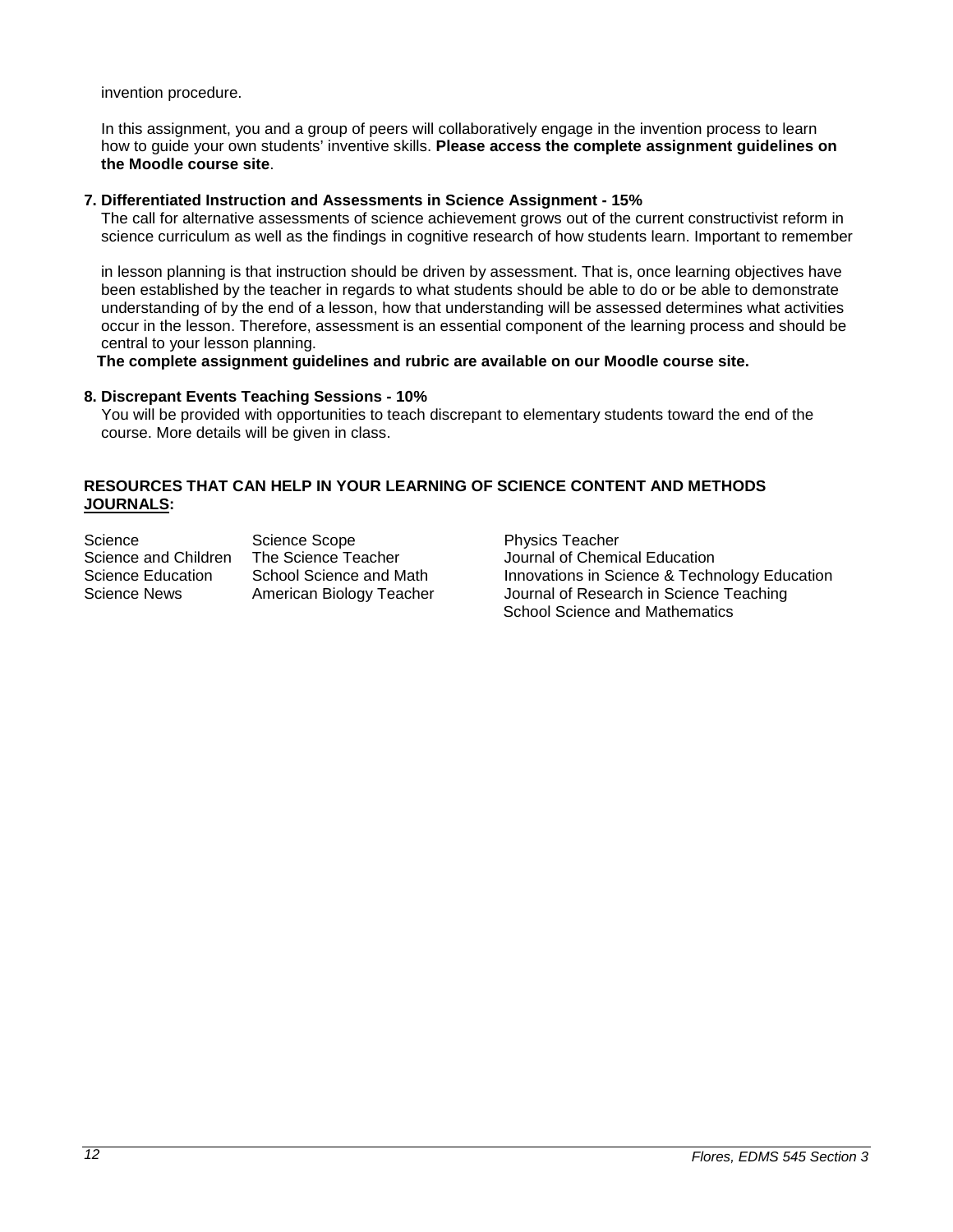# **SCHEDULE/COURSE OUTLINE**

# **EDMS 545 Tentative Course Schedule: Spring 2014 (Friday)**

<span id="page-12-0"></span>

| <b>Date</b> | <b>Course Topics &amp; Activities</b>                                                                                                       | <b>Readings &amp; Work Due</b>                                                                                                                                             |
|-------------|---------------------------------------------------------------------------------------------------------------------------------------------|----------------------------------------------------------------------------------------------------------------------------------------------------------------------------|
| Session 1   | ~ Course Overview/Syllabus Review                                                                                                           | Bring course syllabus to                                                                                                                                                   |
| 1/24/14     | $\sim$ The Nature of Science                                                                                                                | class<br>Bring course text to class<br>- Read Chapters 1 and 2, 3                                                                                                          |
|             | ~ CA Science Content Standards & Frameworks                                                                                                 | of Teaching Science to<br>Children as a framework                                                                                                                          |
|             | ~ Framework and Standards Tasks I, II, III<br>explained<br>Framework & Standards groups formation<br>Book Club groups                       | and foundation for<br>course concepts & skills                                                                                                                             |
|             | ~ Discrepant Events in Science groups sign-ups                                                                                              | - Read CA Science<br>Framework: pgs. 1-22 for<br>Framework & Standards:                                                                                                    |
|             | ~ A Private Universe (tentative)                                                                                                            | Task I due next week.                                                                                                                                                      |
|             |                                                                                                                                             | - Access Discrepant Events<br><b>Assignment</b><br><b>Guidelines on Moodle</b>                                                                                             |
| Session 2   | <b>Book Club Session</b>                                                                                                                    |                                                                                                                                                                            |
| 1/31/14     | Sequencing Instruction to Support Learning Outcomes: What<br>teaching strategies ensure participation of ALL students?                      | - Bring Science Content<br>Standards (K-8) to all<br>classes.                                                                                                              |
|             | ~ Lesson Planning in Science Inquiry:<br>1. Discrepant Events: Why teach science this<br>way?<br>2. The Learning Cycle: Using the 5-E model | - Read Chapter 4, 5, or 6 of<br><b>Teaching Science</b><br>to Children                                                                                                     |
|             | <b>Writing Essential Questions</b><br>Writing Learning Objectives to support                                                                | <b>Due: Book Club Reading</b><br><b>Response (4, 5, 6)</b>                                                                                                                 |
|             | assessment in science                                                                                                                       | Due: Framework and<br><b>Standards Task I</b>                                                                                                                              |
|             | $\sim$ Instructor-led learning cycle lesson                                                                                                 | (individual)                                                                                                                                                               |
|             | - Intro to Concept mapping and science content:<br>The Big ideas in Science Teaching & Learning                                             | Due: Framework &<br><b>Standards Task II A &amp; II B</b><br>(Individual). Post to<br><b>Moodle</b>                                                                        |
|             |                                                                                                                                             | <b>Framework and Standards</b><br>Task III &<br>presentations due (team).<br>Post group Lesson Sketch<br>and group PPT to Moodle -<br>(one group member posts<br>for team) |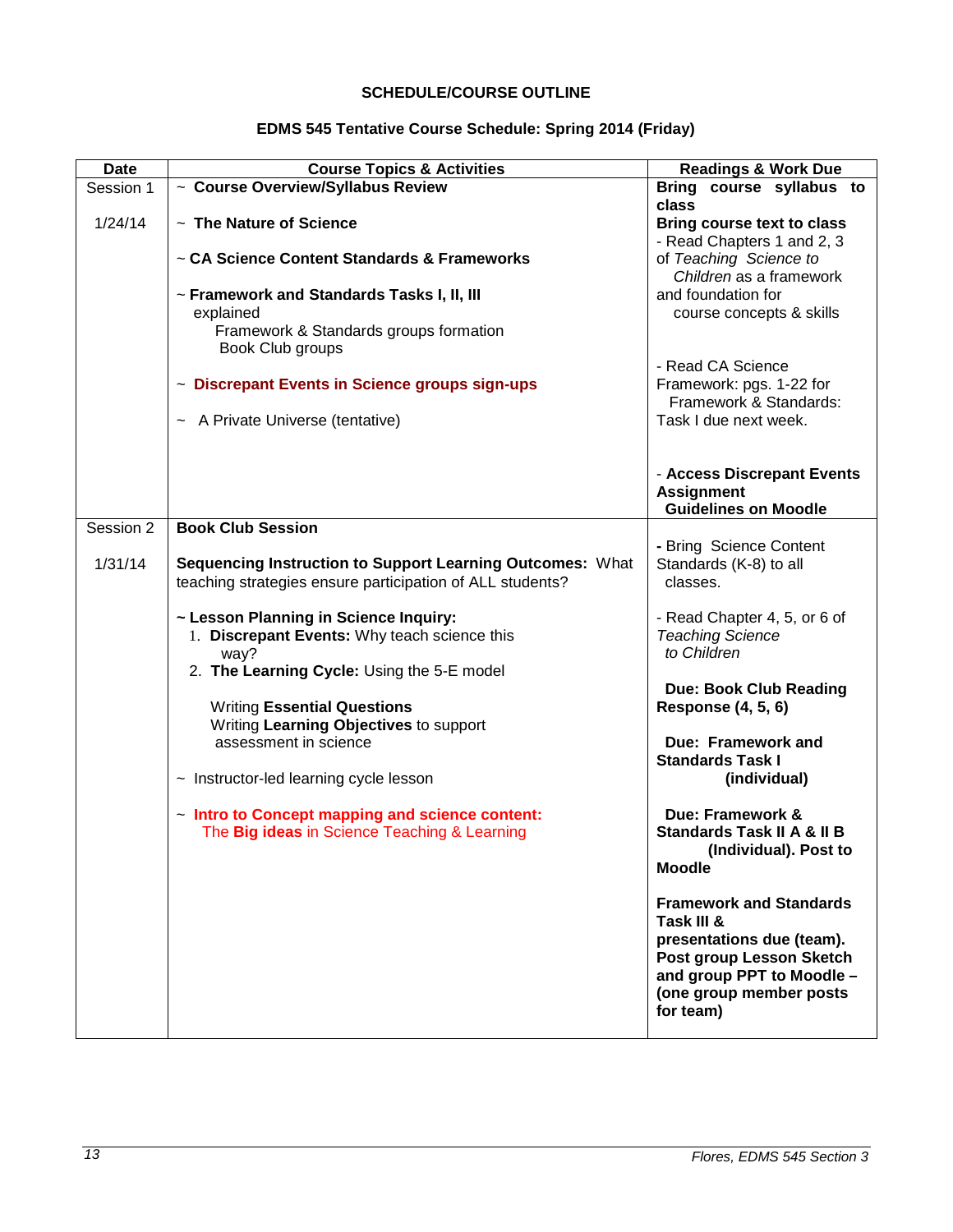| Session 3<br>2/07/14 | <b>Book Club Session</b><br><b>FOCUS on Assessment:</b><br>What are the best indicators to assess that students have<br>learned and understood the intended outcomes?<br><b>Teaching Science to English Learners:</b><br>http://www.csun.edu/science/ref/language/teaching-ell.html<br>Differentiated Instruction and Assessment Assignment -<br><b>Introduction</b> | - Read Chapter 7, 8, or 9 of<br><b>Teaching Science</b><br>to Children<br><b>Due: Book Club Reading</b><br><b>Response (7.8.9)</b><br>Concept Map: Ch. 7, 8,<br>or 9                                                                                       |
|----------------------|----------------------------------------------------------------------------------------------------------------------------------------------------------------------------------------------------------------------------------------------------------------------------------------------------------------------------------------------------------------------|------------------------------------------------------------------------------------------------------------------------------------------------------------------------------------------------------------------------------------------------------------|
|                      | Making Science Content Accessible to Students with Special<br><b>Needs</b><br>~ Next Generation Science Standards<br>$\sim$ Instructor-led inquiry lesson:<br><b>Inquiry Processes in Science</b><br>Science process skills & scientific attitudes                                                                                                                   | <b>Access and review</b><br><b>Authentic Assessments for</b><br>Science document in<br><b>Moodle course to start</b><br>planning for the<br>assessment assignment.<br><b>View Disability Video</b><br>http://www.washington.edu/do<br>it/Video/winequ.html |
|                      | Safety guidelines for the science classroom<br><b>Intro to Invention Convention Assignment</b><br><b>Discrepant Events Lesson Plan--in class work</b>                                                                                                                                                                                                                | <b>Bring Next Generation</b><br>Science Standards to class.<br>Preview before class session<br>3.                                                                                                                                                          |
|                      |                                                                                                                                                                                                                                                                                                                                                                      | <b>DUE: Invention Convention</b><br><b>Brainstorm List:</b><br>Upload to Moodle<br>Assignment Link                                                                                                                                                         |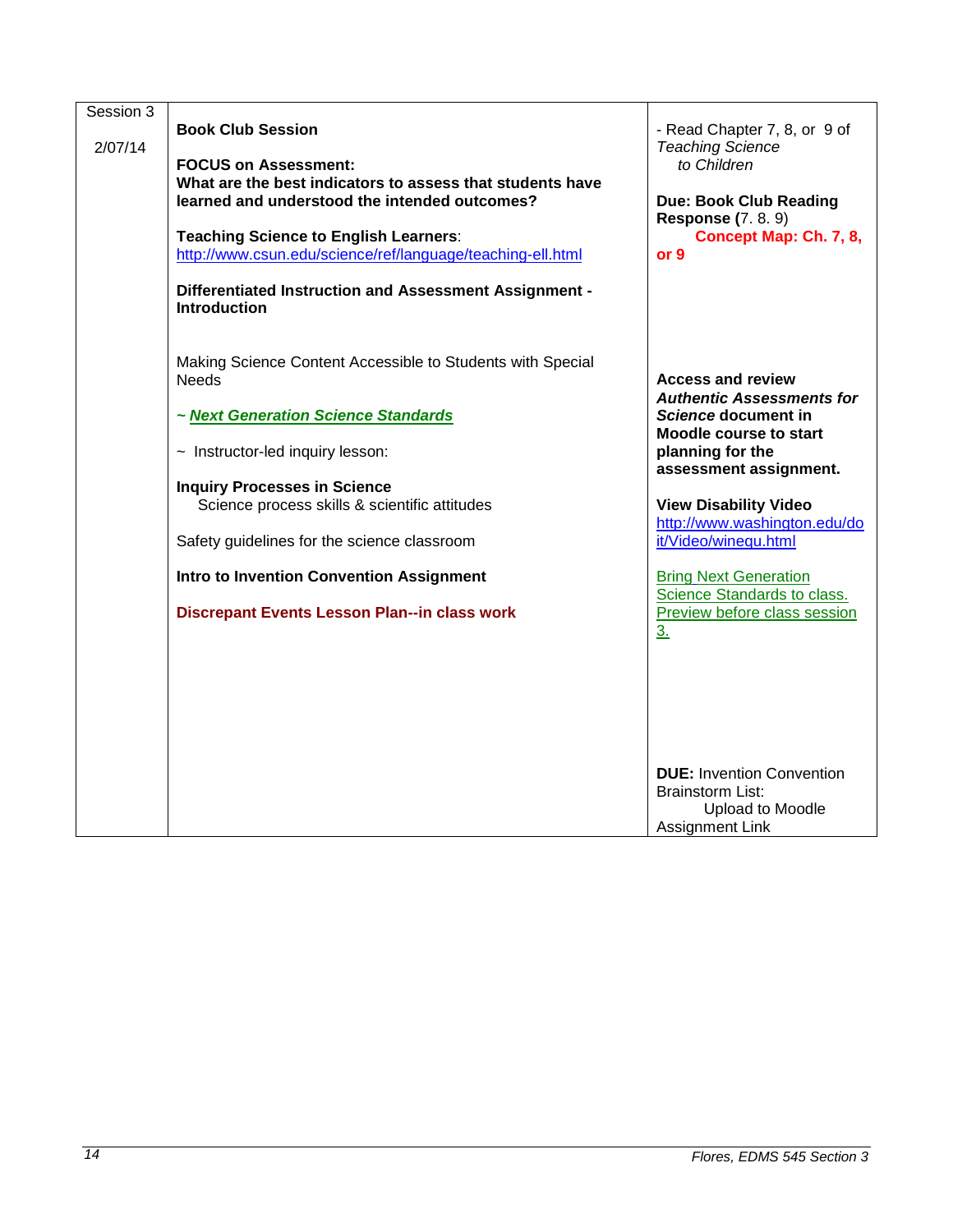| Session 4 | <b>Book Club Session</b>                                         | - Read Chapter 10, 11, or 12              |
|-----------|------------------------------------------------------------------|-------------------------------------------|
|           |                                                                  | of Teaching Science                       |
| 2/14/14   | <b>Technology In Science Teaching and Learning:</b>              | to Children                               |
|           | Science Web resources & tools to enhance                         |                                           |
|           |                                                                  |                                           |
|           | science teaching and learning                                    | <b>Due: Book Club Reading</b>             |
|           |                                                                  | Response (10, 11, 12)                     |
|           | http://astroventure.arc.nasa.gov/                                | <b>Concept Map: Ch. 10,</b>               |
|           |                                                                  | 11, or 12                                 |
|           | http://www.chem4kids.com/files/atom_intro.html                   |                                           |
|           |                                                                  | <b>Install Google Earth on your</b>       |
|           | http://www.sciencechannel.com/games-and-interactives/charles-    | computer!                                 |
|           | darwin-game.htm                                                  |                                           |
|           |                                                                  | <b>***Discrepant Events</b>               |
|           | http://www.sciencenewsforkids.org/                               | <b>Presentations:</b>                     |
|           |                                                                  | <b>Teams 1, 2 &amp; 3. Post to</b>        |
|           | http://wonderopolis.org/                                         | Moodle-one                                |
|           |                                                                  | posting per team.                         |
|           | http://thinkquest.org/pls/html/f?p=52300:30:1872490608647644:::: |                                           |
|           | P30 CATEGORY ID:CPJ SCIENCE TECHNOLOGY                           |                                           |
|           |                                                                  | <b>Upload DE video to</b>                 |
|           | http://www.lhsgems.org/gemsguides.html                           | classroom computer.                       |
|           |                                                                  | <b>Upload DE Reflection to</b>            |
|           | <b>Invention Convention progress update &amp; work</b>           | <b>Moodle</b>                             |
|           |                                                                  |                                           |
|           | Work on Differentiated Instruction and Assessment                |                                           |
|           | <b>Assignment in class</b>                                       |                                           |
| Session 5 | <b>Book Club Session</b>                                         |                                           |
|           |                                                                  | - Read Chapter 14, 15, or 16              |
|           |                                                                  | of Teaching Science                       |
| 2/21/14   | Integrating writing into science activities                      | to Children                               |
|           |                                                                  |                                           |
|           | Instructor-led science inquiry lesson                            | <b>Due: Book Club Reading</b>             |
|           |                                                                  | Response (14, 15, 16)                     |
|           | Informal Science Institutions (ISIs):                            | <b>Concept Map: Ch. 14,</b>               |
|           | http://caise.insci.org/                                          | 15, or 16                                 |
|           | http://www.crystalcovestatepark.com/                             |                                           |
|           | http://www.westerncentermuseum.org/                              | ***<br><b>Discrepant</b><br><b>Events</b> |
|           |                                                                  | <b>Presentations:</b>                     |
|           | <b>Examining learning cycle science lesson plans</b>             | Teams 4, 5, & 6. Post to                  |
|           |                                                                  | Moodle--one                               |
|           | Invention Convention progress update & work                      | posting per team.                         |
|           |                                                                  |                                           |
|           |                                                                  | <b>Upload DE video to</b>                 |
|           |                                                                  | classroom computer.                       |
|           |                                                                  | <b>Upload DE Reflection</b><br>to         |
|           |                                                                  | <b>Moodle</b>                             |
|           |                                                                  |                                           |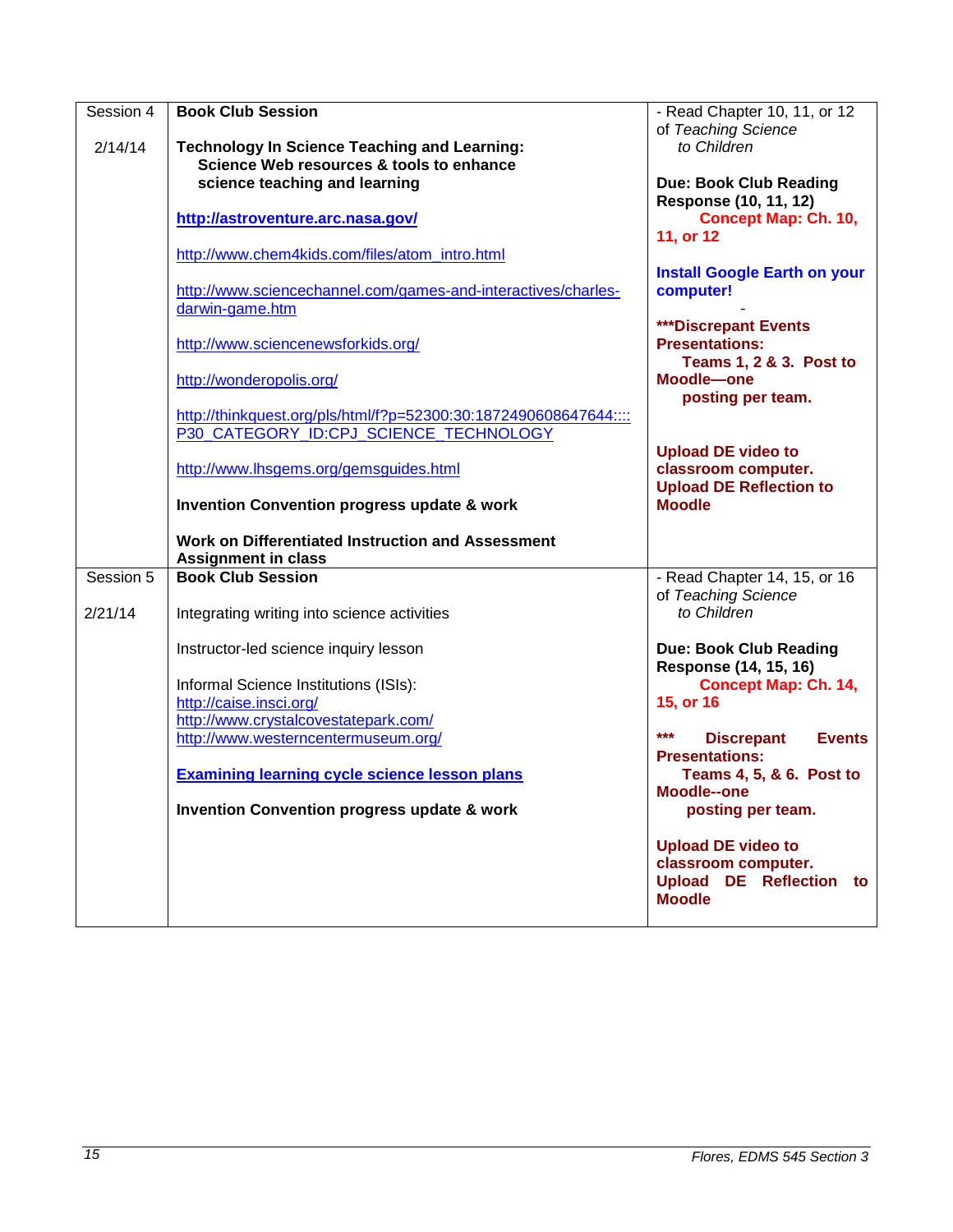| Session 6            | <b>Book Club Session</b>                                                                                                                 | - Read Chapter 17, 18 or 19<br>of Teaching Science                                                                                                                                                        |
|----------------------|------------------------------------------------------------------------------------------------------------------------------------------|-----------------------------------------------------------------------------------------------------------------------------------------------------------------------------------------------------------|
| 2/28/14              | Instructor-led science inquiry lesson                                                                                                    | to Children                                                                                                                                                                                               |
|                      | <b>Finalize Differentiated Instruction and Assessments in Science</b><br>Assignment                                                      | <b>Due: Book Club Reading</b><br>Response (17, 18, 19)<br>Concept Map: Ch. 17,                                                                                                                            |
|                      | Work to finalize Discrepant Events science notebooks to turn<br>in at end of session 6.                                                  | 18, 0r 19                                                                                                                                                                                                 |
|                      | <b>Begin finalizing Invention Convention assignment</b><br>components: Final report, model/prototype/blueprint/mockup,<br>and commercial | *** Discrepant Events<br><b>Presentations:</b><br><b>Teams 7, 8, &amp; 9 Post to</b><br>Moodle-one<br>posting per team.                                                                                   |
|                      | Prepare for DE teaching sessions with students on 3/07/14                                                                                | Final report,<br>model/prototype/blueprint/<br>mockup, and commercial.<br><b>Refer to assignment</b><br>guidelines for specific<br>details.                                                               |
|                      |                                                                                                                                          | <b>Upload DE video to</b><br>classroom computer.<br><b>Upload DE Reflection to</b><br><b>Moodle</b>                                                                                                       |
| Session 7            | <b>Book Club Session</b>                                                                                                                 | <b>Due: Book Club Reading</b><br>Response (20, 21, 22)                                                                                                                                                    |
| 3/07/14              | <b>Discrepant Events Teaching Sessions with Students (Time</b><br>TBD)                                                                   | <b>Concept Map: Ch. 20,</b><br>21, or 22                                                                                                                                                                  |
|                      | Science Exploratoriums:<br>http://www.exploratorium.edu/                                                                                 | <b>Due: Differentiated</b><br><b>Instruction and</b><br><b>Assessments in Science</b>                                                                                                                     |
|                      | http://www.nonprofitcommons.org/content/npc-52413-featured-<br>presentation-exploratoriums-virtual-museum-and-immersive-<br>science      | <b>Assignment</b>                                                                                                                                                                                         |
| Session 8<br>3/14/14 | <b>Final Invention Convention Oral Presentations</b><br><b>Final Course Reflections</b><br>Course Wrap-Up                                | Please ensure that your<br>team 1. Final Invention<br><b>Convention Final Report,</b><br>2.Invention Model Sketch,<br>and 3. Marketing tool are<br>posted to the appropriate<br>link in Moodle Session 8. |

**NOTE: While this syllabus is carefully planned, it may be modified or adjusted at any time in response to the learning needs of the class.**